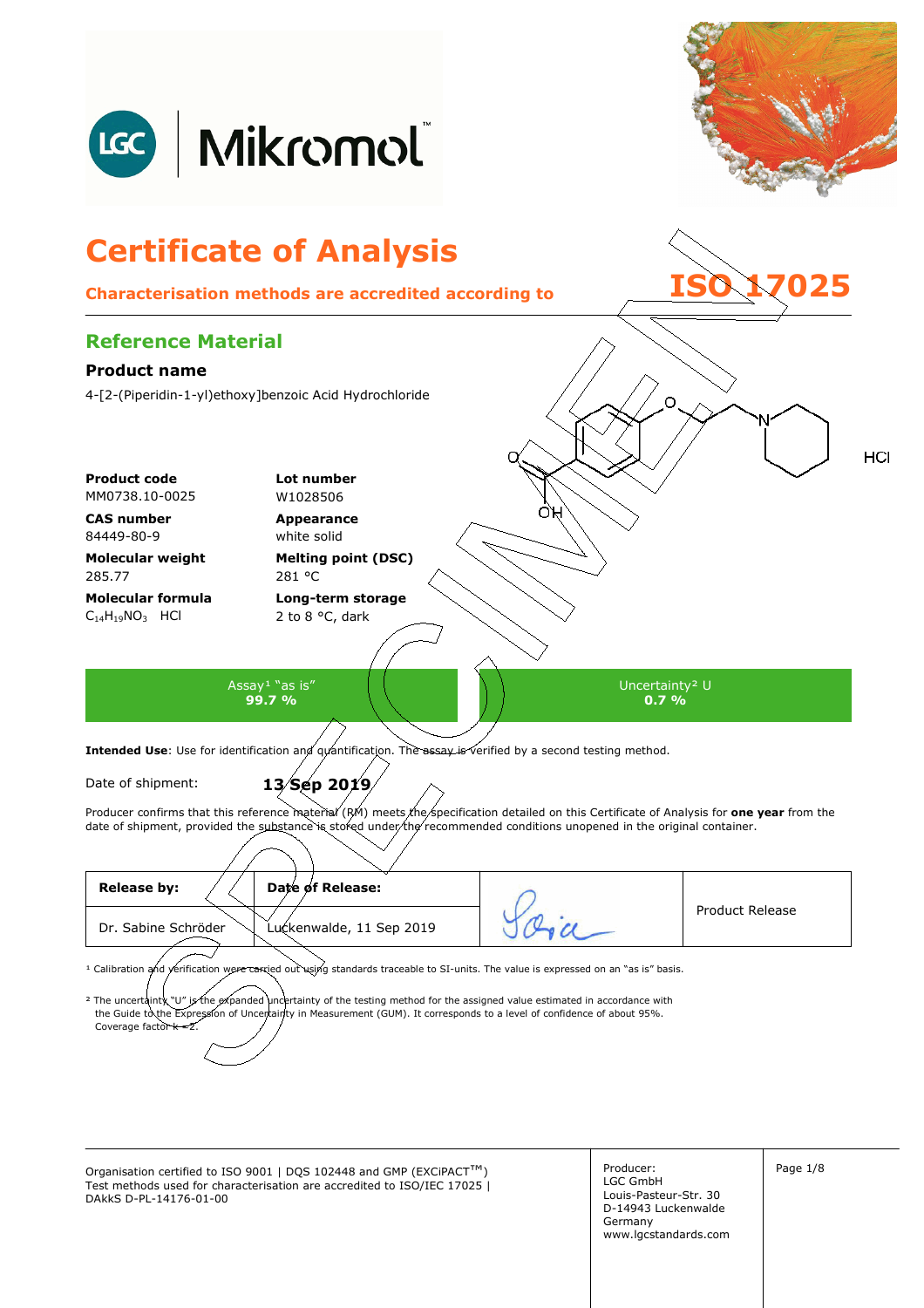

### **Product information**

This RM is intended for laboratory use only and is not suitable for human or animal consumption. This RM conforms to the characteristics of a primary standard as described in the ICH/Guidelines. The values quoted in this Certificate of Analysis are the producer's best estimate of the true values within the stated uncertainties and based on the techniques described in this Certificate of Analysis. The characterisation of this material was undertaken in accordance with the requirements of ISO/IEC 17025, The identity is verified by data . from international scientific literature.

#### **Storage and handling**

Before usage of the RM, it should be allowed to warm to room temperature. No drying is required, as assigned values are already corrected for the content of water and other volatile materials.

Reference Material quality is controlled by regularly performed quality control tests (retests).

### **Further content**

Assigned value Purity Identity Revision table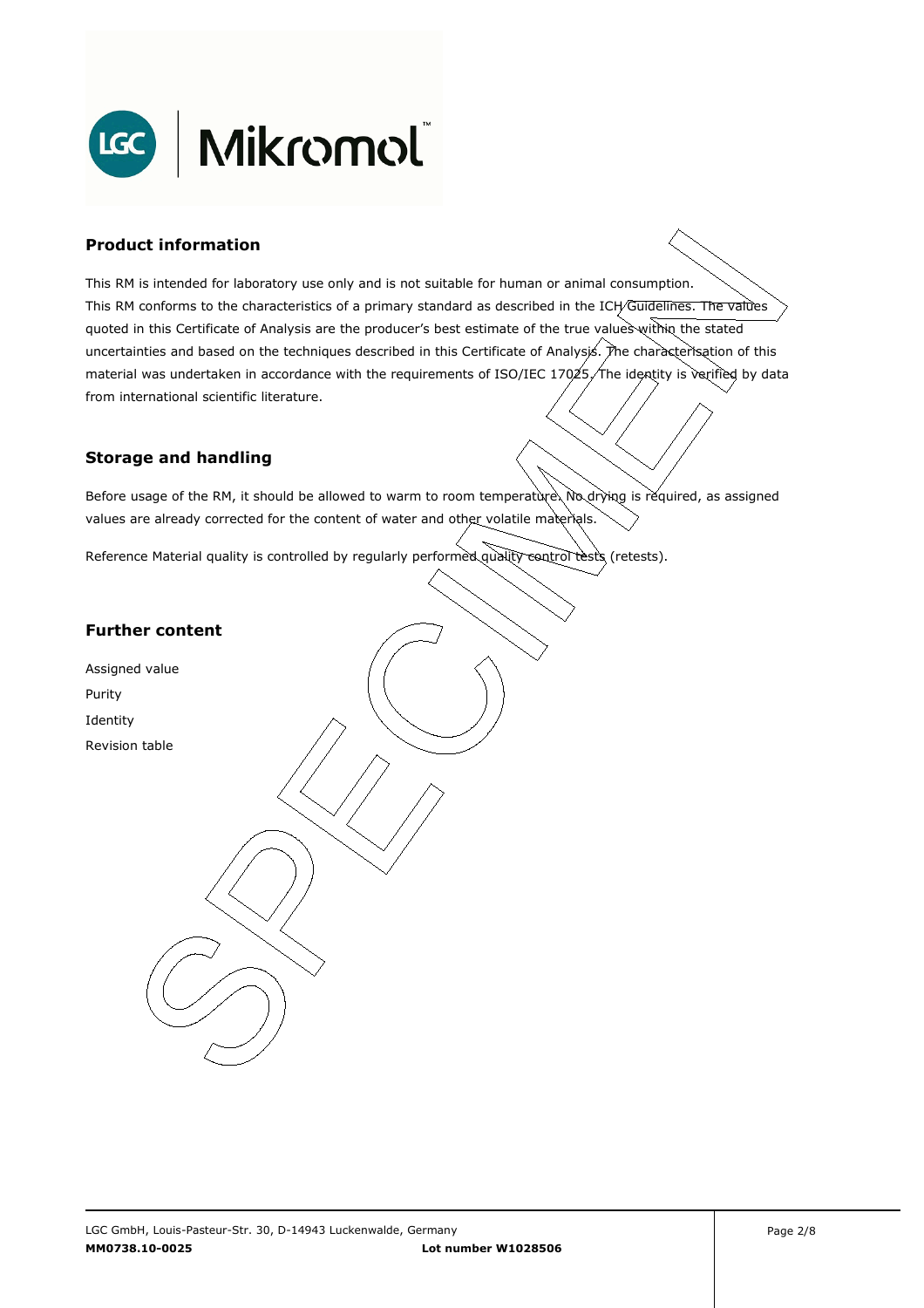

| <b>Assigned value</b>                                                                                         |                                                                              |                                                                                                                        |  |  |  |
|---------------------------------------------------------------------------------------------------------------|------------------------------------------------------------------------------|------------------------------------------------------------------------------------------------------------------------|--|--|--|
| Assay "as is":                                                                                                | 99.74 %; $U = 0.72$ %                                                        |                                                                                                                        |  |  |  |
|                                                                                                               |                                                                              | The assay "as is" is assessed by carbon titration of elemental analysis and is equivalent to the assay based on the    |  |  |  |
|                                                                                                               |                                                                              | not-anhydrous and not-dried substance. The assay is verified by 100% method/máss balance).                             |  |  |  |
|                                                                                                               |                                                                              | The verified result lies inside our acceptance criteria, i.e. less than 1.0 % différence to assay assigning/technique. |  |  |  |
|                                                                                                               |                                                                              |                                                                                                                        |  |  |  |
|                                                                                                               | assay can be used for estimation/calculation of measurement uncertainty.     | For quantitative applications, use the assay as a calculation value on the "as is basis". The uncertainty of the       |  |  |  |
|                                                                                                               |                                                                              |                                                                                                                        |  |  |  |
|                                                                                                               | Method 1: Value assigning technique - carbon titration of elemental analysis |                                                                                                                        |  |  |  |
| <b>Method</b>                                                                                                 |                                                                              | percentage carbon found in relation to percentage carbon<br>as calculated for molecular formula                        |  |  |  |
| <b>Result</b> (mass fraction, $n = 3$ )                                                                       |                                                                              | $99.74$ %; $U = 0.72$ %                                                                                                |  |  |  |
|                                                                                                               |                                                                              |                                                                                                                        |  |  |  |
|                                                                                                               | Method 2: Value verifying technique - 100% method                            |                                                                                                                        |  |  |  |
| 100% method (mass balance) with<br>chromatographic purity by HPLC                                             |                                                                              |                                                                                                                        |  |  |  |
| <b>Result</b>                                                                                                 |                                                                              | 99.64%                                                                                                                 |  |  |  |
|                                                                                                               |                                                                              |                                                                                                                        |  |  |  |
|                                                                                                               | The calculation of the 100% method/follows the formula:                      |                                                                                                                        |  |  |  |
| Purity (%)                                                                                                    |                                                                              |                                                                                                                        |  |  |  |
| Assay (%) = (100 % - volatile contents $(96)$ )<br>$\ast$<br>100 %                                            |                                                                              |                                                                                                                        |  |  |  |
|                                                                                                               |                                                                              |                                                                                                                        |  |  |  |
| Volatile contents are considered as absolute contributions and purity is considered as relative contribution. |                                                                              |                                                                                                                        |  |  |  |
| Inorganic residues are excluded by additional tests.                                                          |                                                                              |                                                                                                                        |  |  |  |
|                                                                                                               |                                                                              |                                                                                                                        |  |  |  |
|                                                                                                               |                                                                              |                                                                                                                        |  |  |  |
|                                                                                                               |                                                                              |                                                                                                                        |  |  |  |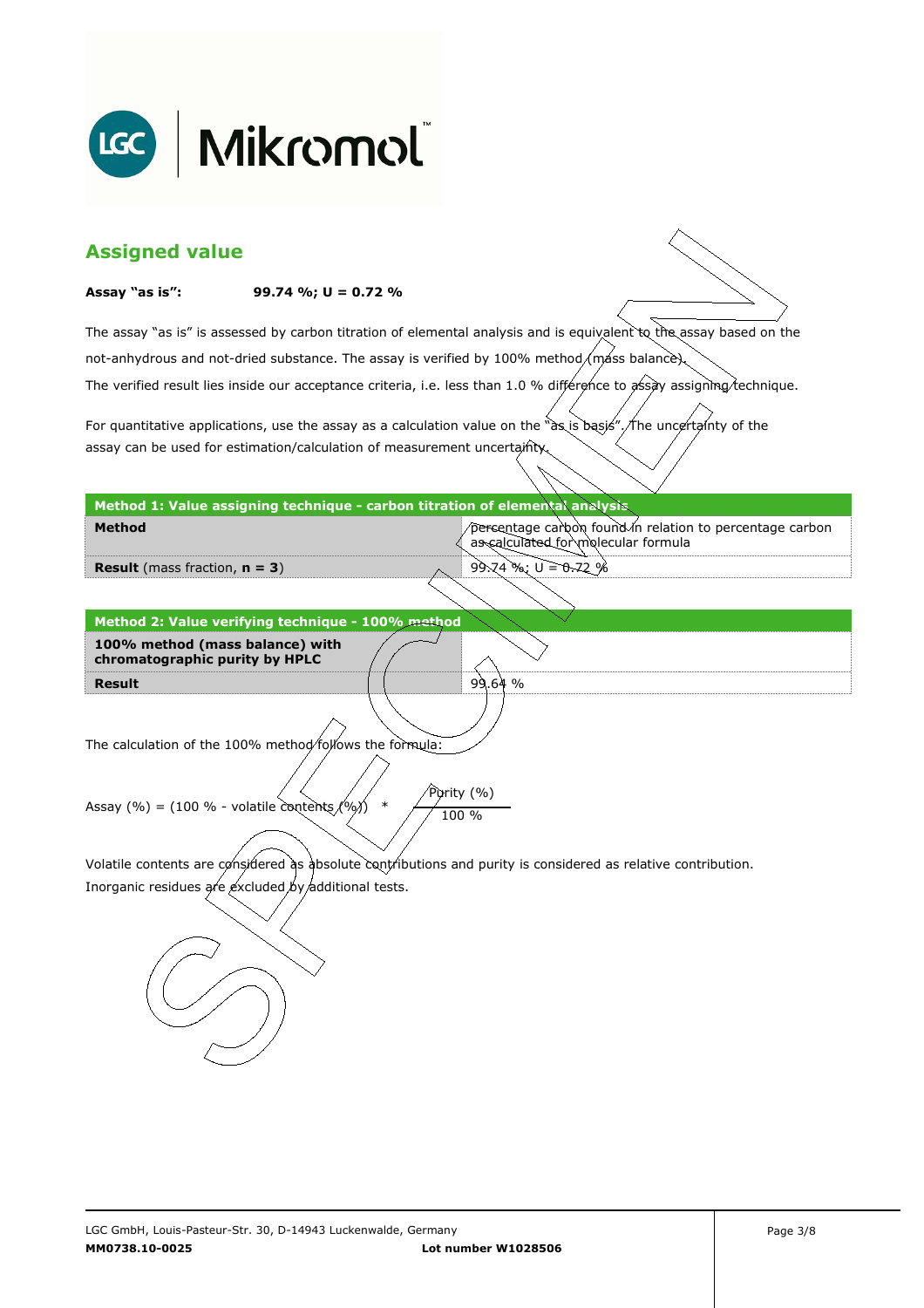

# LGC | Mikromol

## **Purity**

**Purity by High Performance Liquid Chromatography (HPLC)** 

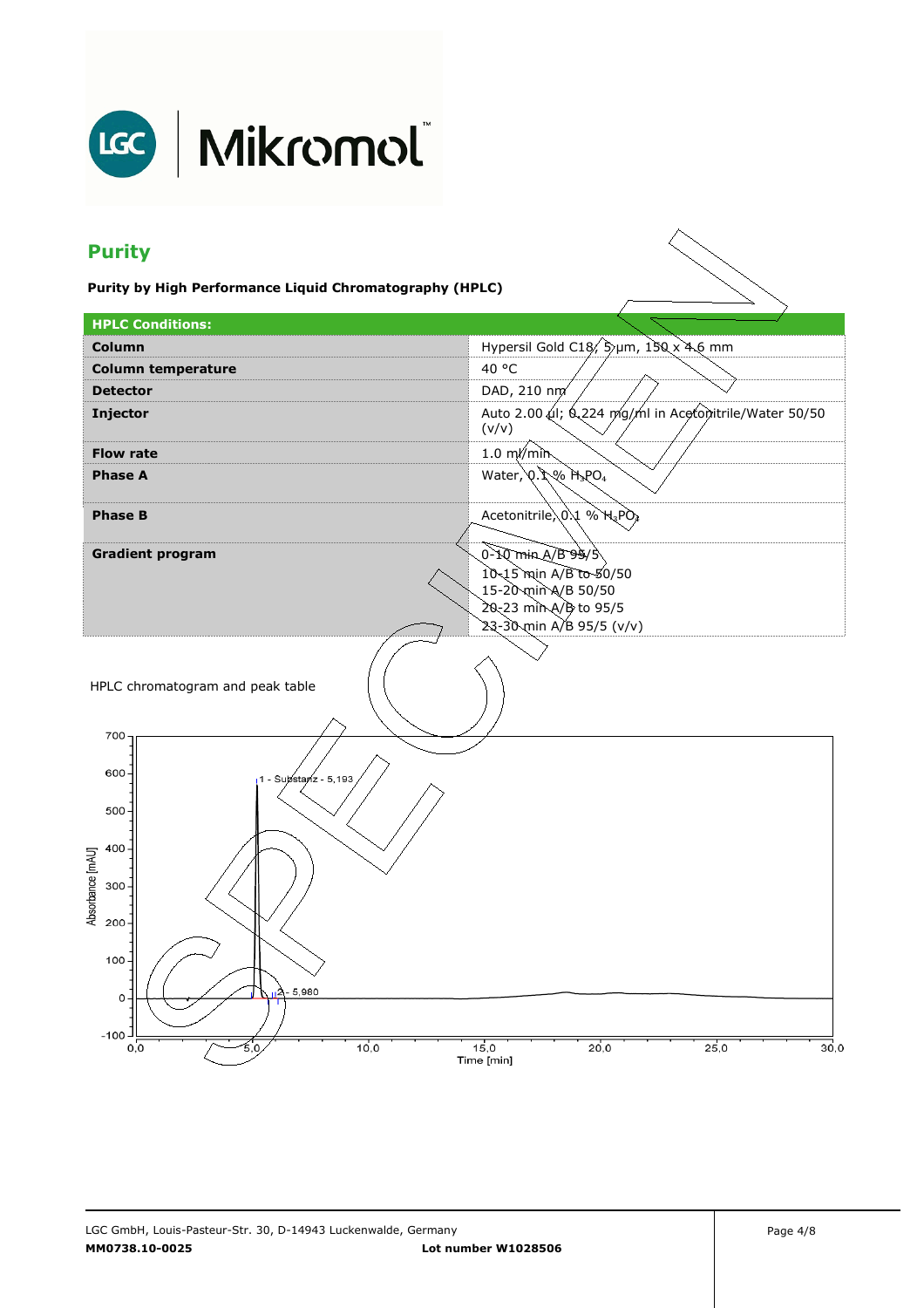

| Area percent report - sorted by signal |                       |        |                 |
|----------------------------------------|-----------------------|--------|-----------------|
| PK#                                    | <b>Retention time</b> | Area   | Area %          |
|                                        | 5.193                 | 87.432 | 99.77           |
| 2                                      | 5.980                 | 0.206  | 0.23            |
| <b>Totals</b>                          |                       | 87.638 | $\sqrt{100.00}$ |

The content of the analyte was determined as ratio of the peak area of the analyte and the cumulative areas of the purities, added up to 100 %. System peaks were ignored in calculation.

**Result (n = 3)** 99.77 %; U = 0.18

| <b>Method</b>                  | Karl Fischer titration                                                     |  |  |  |
|--------------------------------|----------------------------------------------------------------------------|--|--|--|
| <b>Result</b> $(n = 3)$        | $0.13\%$ *; $\sqrt{50}$ = 0.01 %                                           |  |  |  |
| *not accredited testing method |                                                                            |  |  |  |
| <b>Residual solvents</b>       |                                                                            |  |  |  |
| <b>Method</b>                  | <sup>∕1</sup> H∕NMR                                                        |  |  |  |
| <b>Result</b> $(n = 1)$        | No significant amounts of residual solvents were detected (< 0.05 %). $^*$ |  |  |  |
| *not accredited testing method |                                                                            |  |  |  |
|                                |                                                                            |  |  |  |
| Inorganic residues             |                                                                            |  |  |  |

Method: Sulphated ash, EP 8.7 (2.4.14)\*

According to the available data, the presence of inorganic impurities in the reference material other than those detectable by sulphated ash is highly unlikely. Inorganic residues can be excluded by results of the sulphated ash. Therefore, no assay correction was performed for inorganic impurities.

\*not accredited testing metho

**Water content Method**

**Volatile content**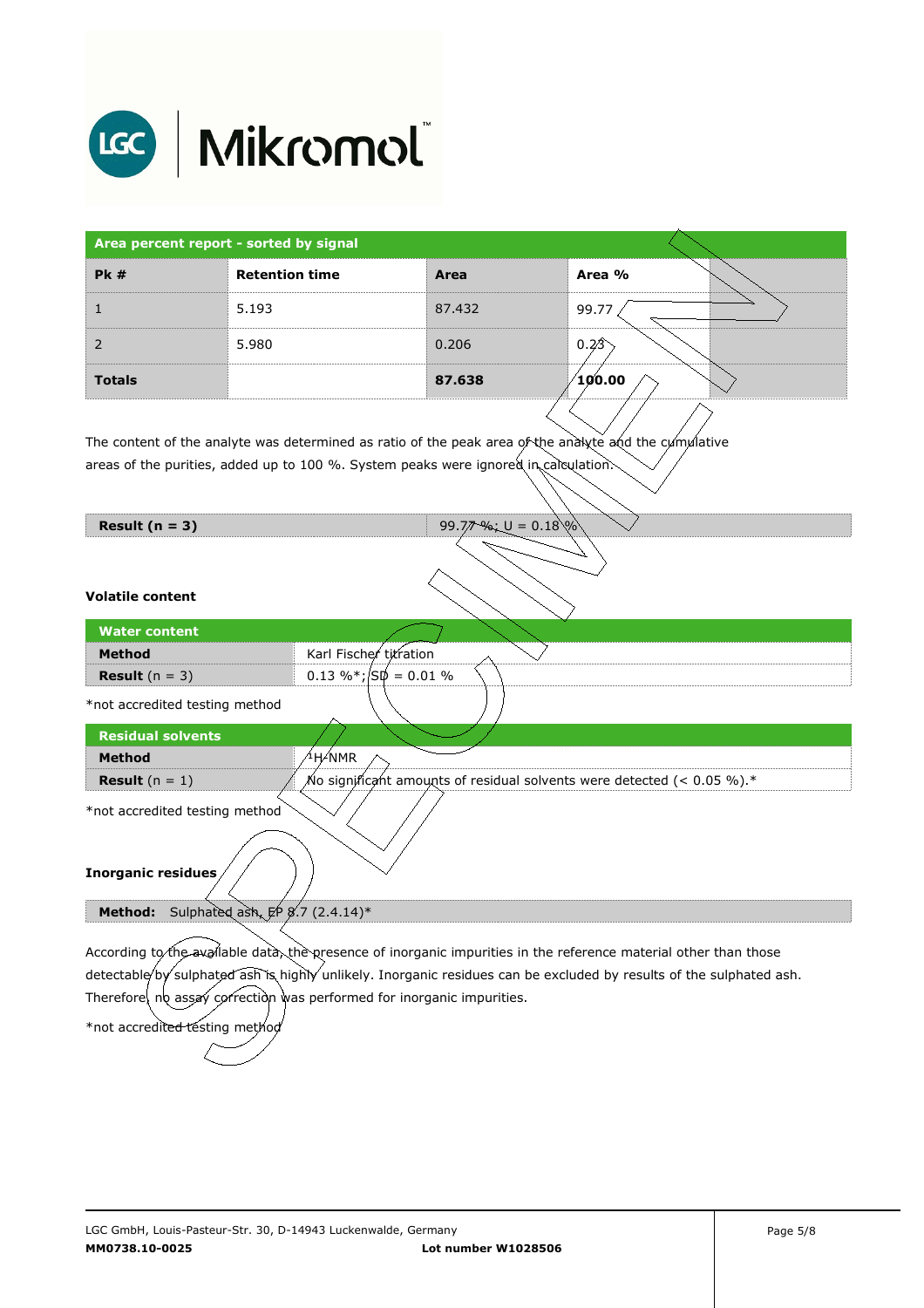

### **Identity**

The identity is assessed by ISO/IEC 17025 accredited testing methods.

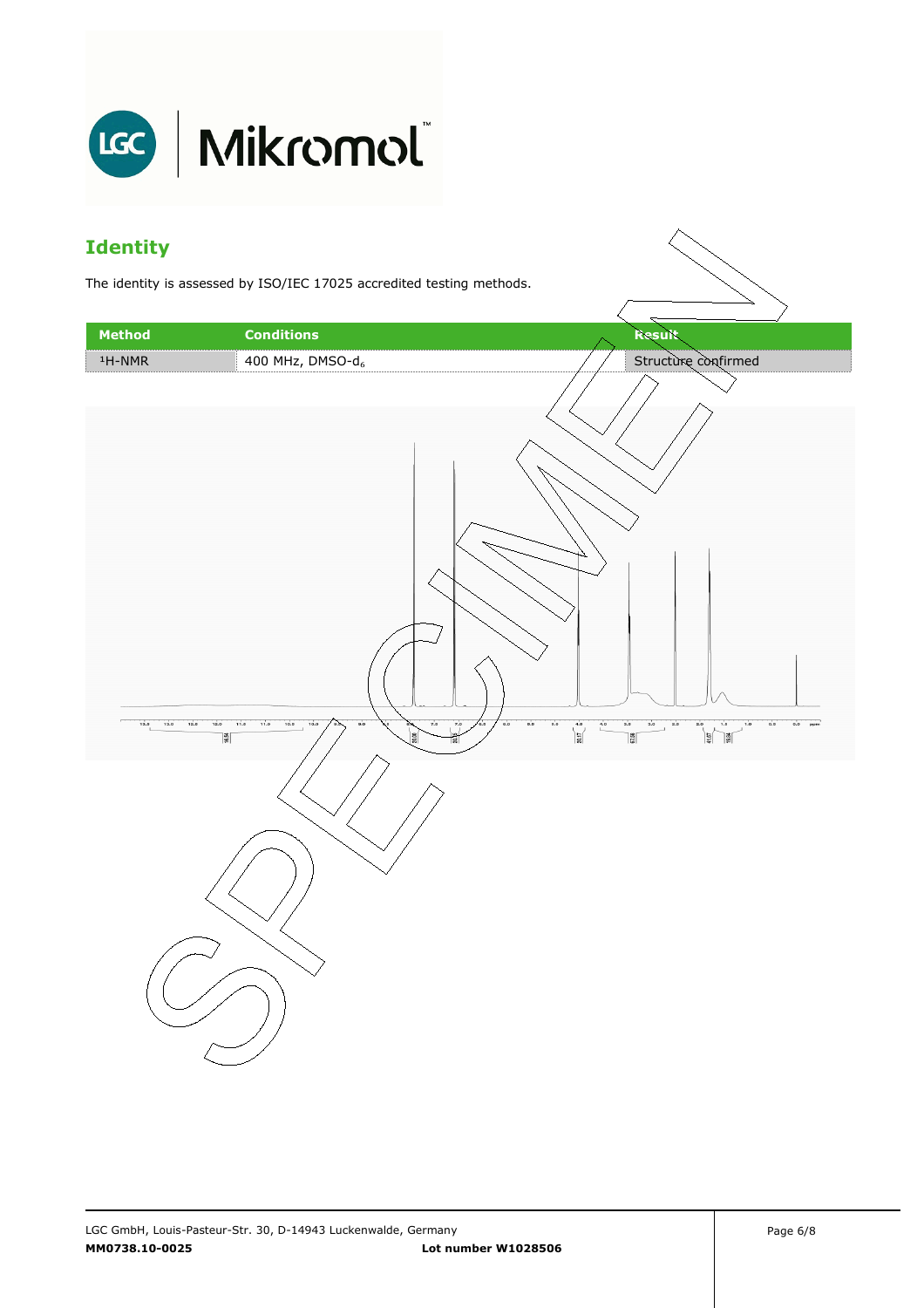

# LGC Mikromol

| <b>Method</b>            | <b>Conditions</b>                                                            | <b>Result</b>                            |
|--------------------------|------------------------------------------------------------------------------|------------------------------------------|
| $\overline{\mathsf{MS}}$ | 3.5 kV ESI+; capillary temperature: 269 °C<br>Theoretical value: 250.14377   | Structure confirmed                      |
|                          |                                                                              |                                          |
| 110<br>$\%$              | Apex MM0738.10-RAW-FA142235-163-0334-10 Scan: #35 RT: 0.37 min NL: 5.53E+008 | ETMS + p ESI Full ms [80.00-1000.00]     |
| $100 -$                  | 250.14350                                                                    |                                          |
| $90 -$                   |                                                                              |                                          |
| 80-                      |                                                                              |                                          |
| 70-                      |                                                                              |                                          |
| 60-<br>50-               |                                                                              |                                          |
| $40 -$                   |                                                                              |                                          |
| $30 -$                   |                                                                              |                                          |
| $20 -$                   | 251.14672                                                                    |                                          |
| $10 -$<br>6028           | 172.97690<br>252.14974                                                       |                                          |
| 0-<br>80                 | 400<br>500<br>200<br>300                                                     | m/z<br>700<br>600<br>800<br>900<br>1,000 |
|                          |                                                                              |                                          |
|                          |                                                                              |                                          |